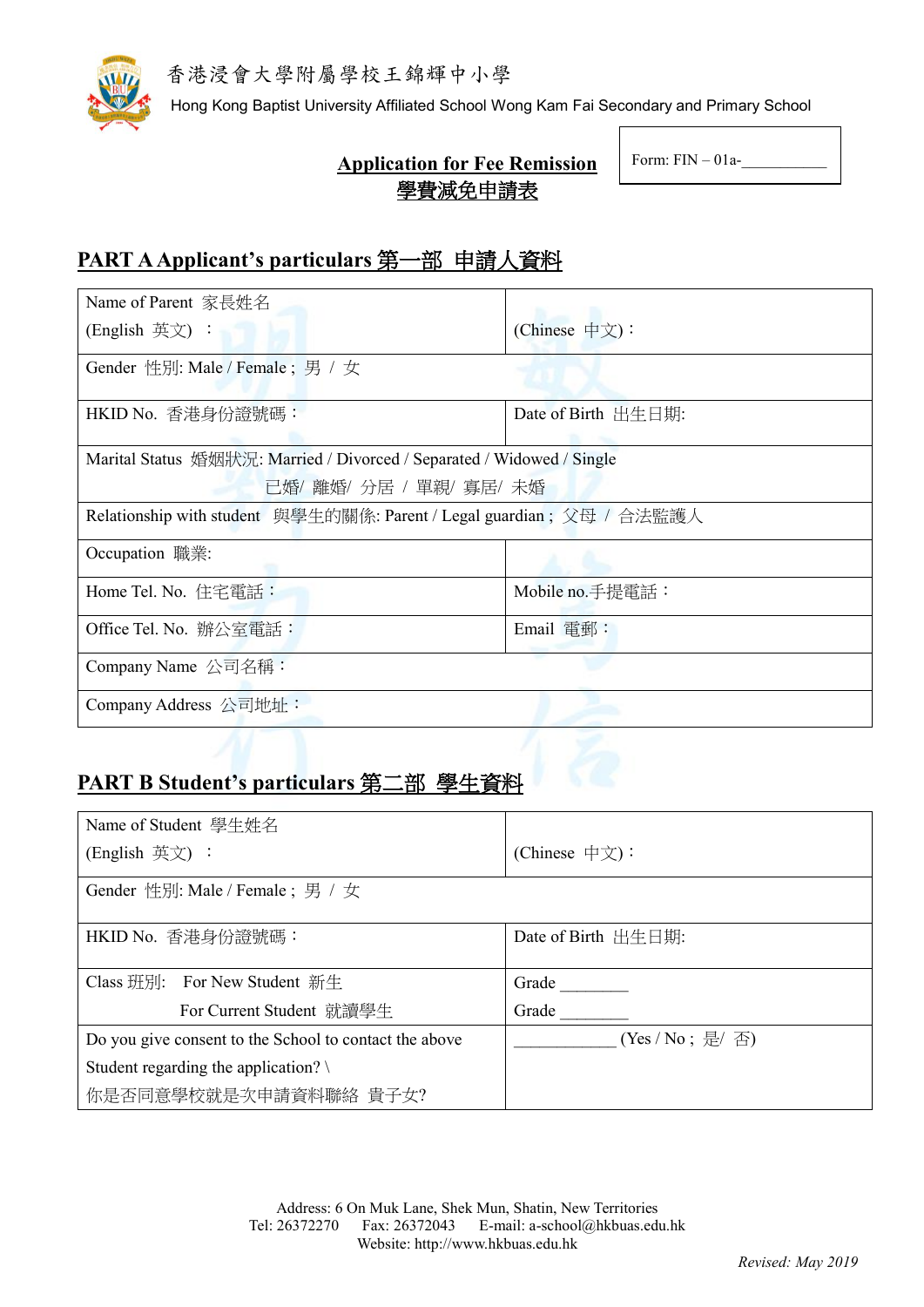

Hong Kong Baptist University Affiliated School Wong Kam Fai Secondary and Primary School

### **PART C Family Members / Dependent particulars**

# 第三部 家庭成員 **/** 受撫養的其他家屬資料

| Name 姓名 | Residing with | Relationship | $\rm Age$ | Present    | Name of Present Firm / |
|---------|---------------|--------------|-----------|------------|------------------------|
|         | applicant     | 關係           | 年齡        | occupation | School                 |
|         | (Yes/No)      |              |           | 現時職業       | 現時受僱公司/                |
|         | 與申請人同住        |              |           |            | 就讀學校名稱                 |
|         | (是/否)         |              |           |            |                        |
|         |               |              |           |            |                        |
|         |               |              |           |            |                        |
|         |               |              |           |            |                        |
|         |               |              |           |            |                        |
|         |               |              |           |            |                        |
|         |               |              |           |            |                        |
|         |               |              |           |            |                        |
|         |               |              |           |            |                        |
|         |               |              |           |            |                        |
|         |               |              |           |            |                        |
|         |               |              |           |            |                        |
|         |               |              |           |            |                        |

# **PART D Application of other subsidy** 第四部 其他資助的申請

| 1. | Have you applied for the School's Financial Assistance last year?                  | Yes / $No*$       |
|----|------------------------------------------------------------------------------------|-------------------|
|    | 你去年有申請學校的助學金嗎?                                                                     |                   |
| 2. | Are you receiving subsidy from the Comprehensive Social Security Assistance (CSSA) | Yes / $No*$       |
|    | Scheme? If yes, please provide the CSSA reference number. 你是否正接受綜合社會保障             | If yes, CSSA no.: |
|    | 援助 (綜援)計劃的資助? 如有,請提供綜合社會保障援助計劃編號。                                                  |                   |
| 3. | Are you going to apply for the Comprehensive Social Security Assistance (CSSA)     | Yes / $No*$       |
|    | Scheme? 你將會申請綜合社會保障援助(綜援)計劃的資助嗎?                                                   |                   |
| 4. | Are you receiving subsidy from Student Finance Office?                             | Yes / $No*$       |
|    | 你是否正接受學生資助辦事處的資助?                                                                  |                   |

*\*Please delete where appropriate* 請刪去不適用者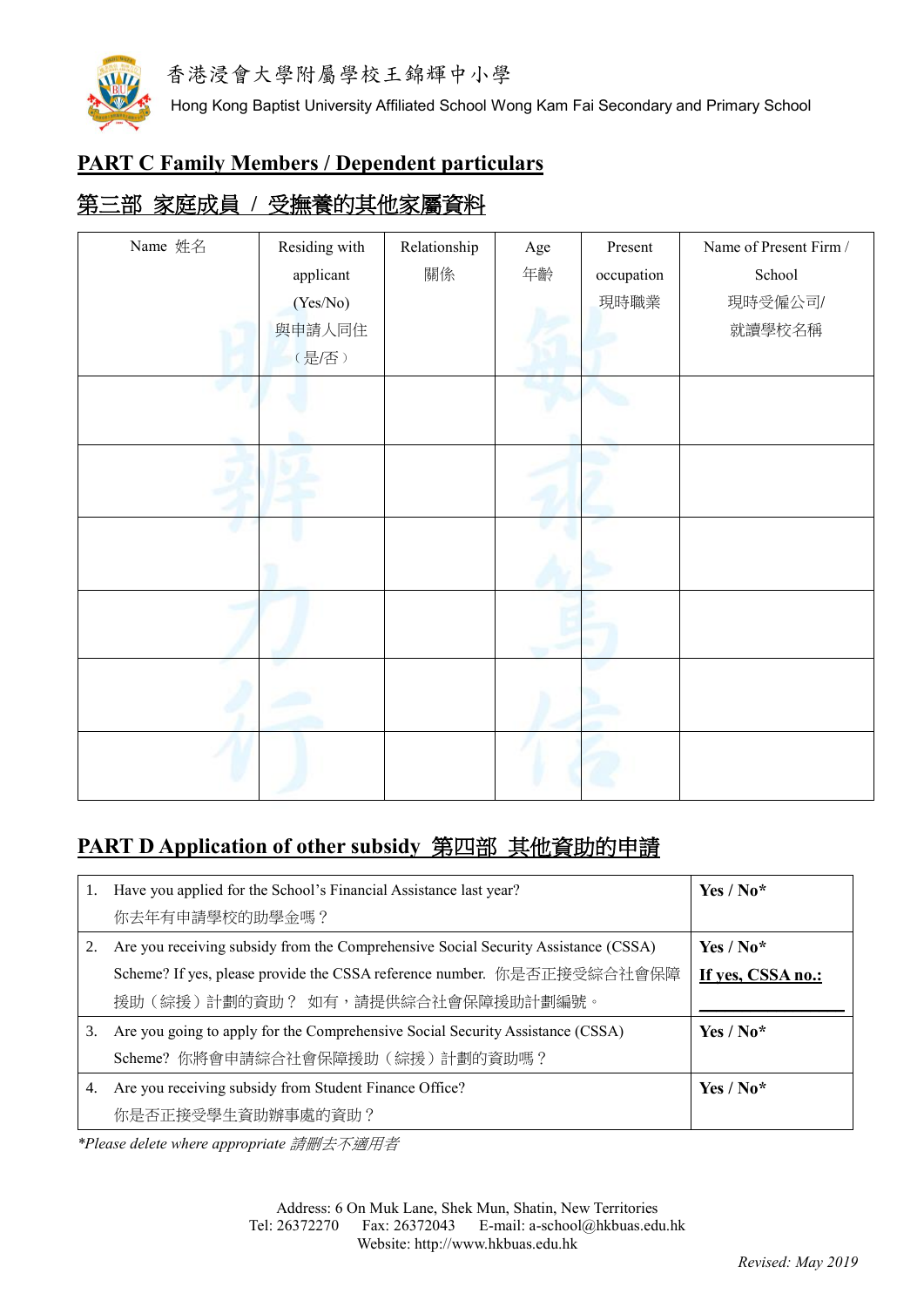

Hong Kong Baptist University Affiliated School Wong Kam Fai Secondary and Primary School

# **PART E Principal Family Residence** 第五部 主要居住資料

Home Address 住宅地址:

Size 面積: the square feet 平方呎 square feet 平方呎

□ Private flat/house rented 租用之私人公寓/平房 / Others, please state 其他, 請列明:

*If rent by the Applicant, please fill in the following and submit relevant evidences from 1 April of last year to 31 March of current year* 如為申請人租住之物業,請填寫下列各項並提供去年 4 月 1 日至本年 3 月 31 日的 證明文件:

Tenancy period 租約期:

Rent 租金 (Including management fee 包括管理費) 每月 HK\$ / month

□ *Private flat/house self/relative-owned* 自置*/*親人購置之私人公寓*/*平房

*If owned by the Applicant, please submit relevant evidences.*

### **Part F Family Income** 第六部 家庭收入

**Family Income from 1 April of last year to 31 March of current year** (documentary evidence required) 去年 4 月 1 日至本年 3 月 31 日的家庭收入(必須提供證明文件)

|                                       | Applicant     | <b>Applicant's Spouse</b> |
|---------------------------------------|---------------|---------------------------|
|                                       | 申請人           | 申請人配偶                     |
| Sources of income                     | Amount (HK\$) | Amount (HK\$)             |
| 收入來源                                  | 金額 (港幣)       | 金額 (港幣)                   |
| Salary 薪金                             |               |                           |
| Profit from business                  |               |                           |
| 經商盈利                                  |               |                           |
| Interests from fixed deposits and     |               |                           |
| investments                           |               |                           |
| 定期存款、股票債券等利息收入                        |               |                           |
| Rental income/ Profit from Properties |               |                           |
| 租金收入/物業收益                             |               |                           |
| Other Income (Please specify)         |               |                           |
| 其他收入來源 (請詳細列出)                        |               |                           |
|                                       |               |                           |
| Total Income 總收入                      |               |                           |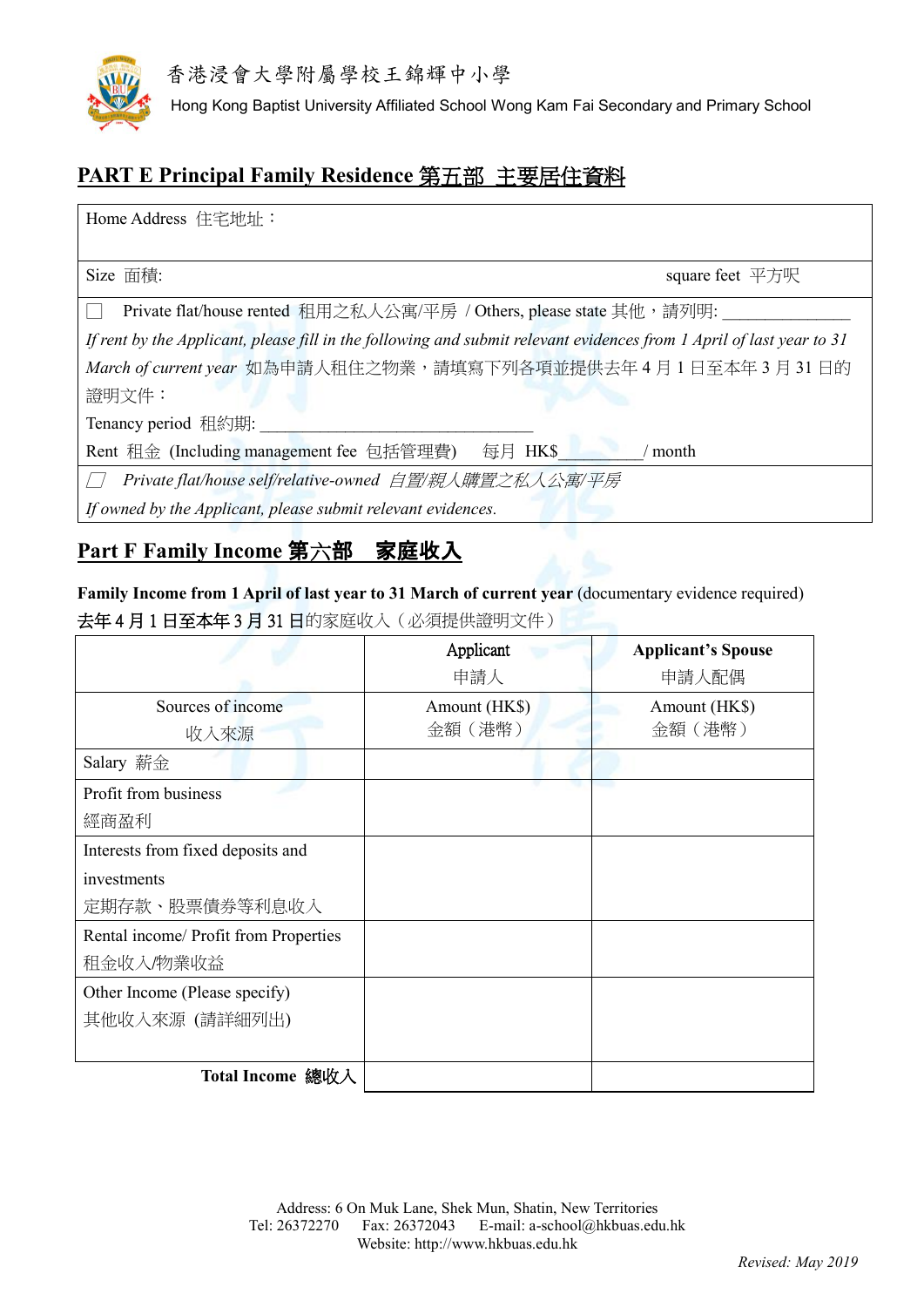

Hong Kong Baptist University Affiliated School Wong Kam Fai Secondary and Primary School

#### **Part G Declaration on the Value of Assets (excluding Principal Family Residence)**

**Owned by the Applicant and Applicant's Spouse as at 31st March of the current year (documentary evidence required)**

### 第七部 申請人及其配偶的資產價值聲明(主要居所除外) (以本年度年 3 月 31 日計算)(必須提供證明文件)

| Applicant<br>申請人                                                                                          | <b>Applicant's Spouse</b><br>申請人配偶                                                              |
|-----------------------------------------------------------------------------------------------------------|-------------------------------------------------------------------------------------------------|
| <b>Estimated / Actual Net Values</b><br>as at 31st March<br>or nearest<br>date, please specify<br>估計/實際淨值 | Estimated / Actual Net<br>Values as at 31st March or<br>nearest date, please specify<br>估計/實際淨值 |
| Amount (HK\$)<br>金額 (港幣)                                                                                  | Amount (HK\$)<br>金額 (港幣)                                                                        |
|                                                                                                           |                                                                                                 |
|                                                                                                           |                                                                                                 |
|                                                                                                           |                                                                                                 |
|                                                                                                           |                                                                                                 |
|                                                                                                           |                                                                                                 |
|                                                                                                           |                                                                                                 |
|                                                                                                           |                                                                                                 |
|                                                                                                           |                                                                                                 |
|                                                                                                           |                                                                                                 |
|                                                                                                           |                                                                                                 |
|                                                                                                           |                                                                                                 |
|                                                                                                           |                                                                                                 |
|                                                                                                           |                                                                                                 |
|                                                                                                           |                                                                                                 |
|                                                                                                           |                                                                                                 |
|                                                                                                           |                                                                                                 |
|                                                                                                           |                                                                                                 |
|                                                                                                           |                                                                                                 |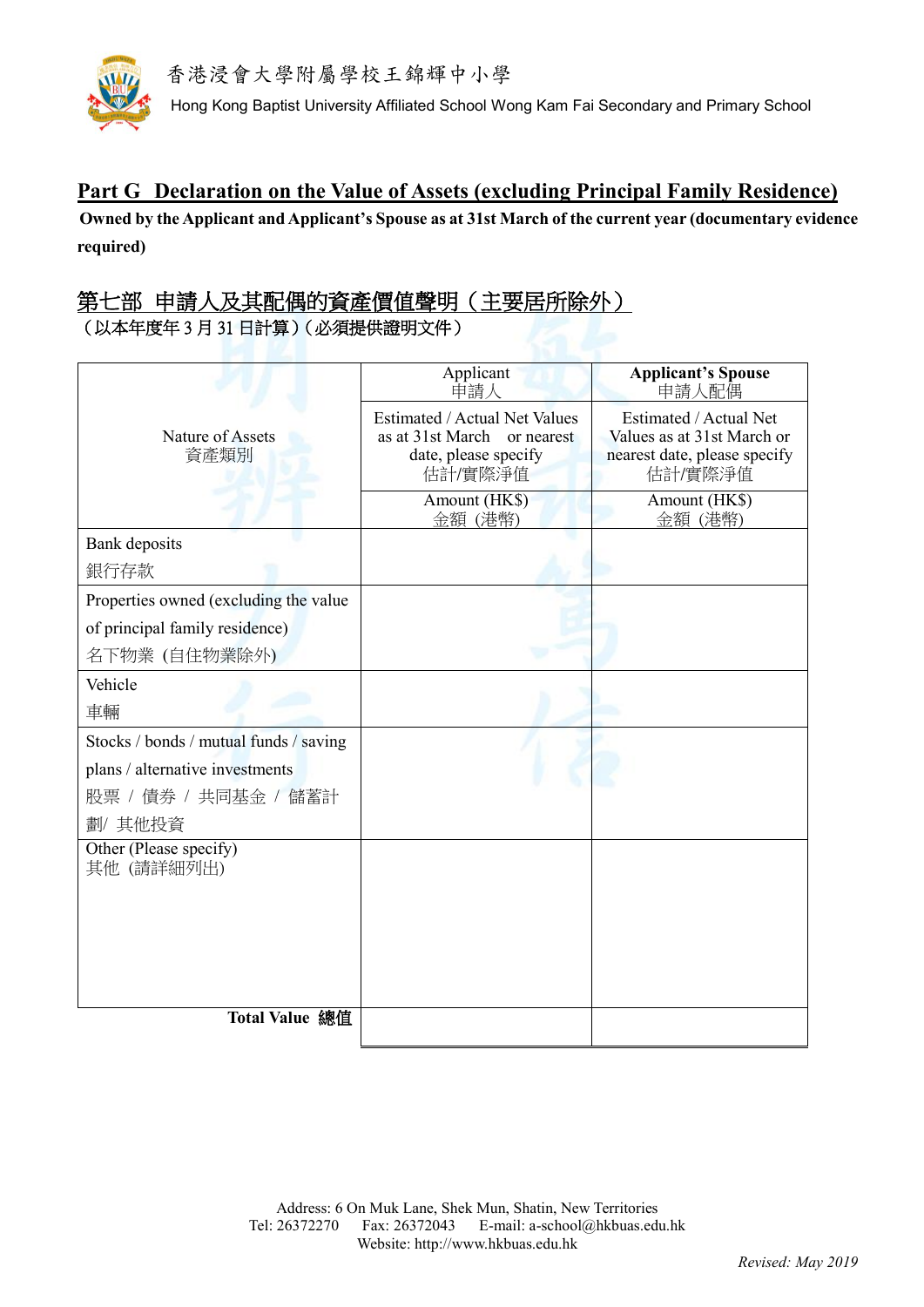

# PART H Additional Information by Applicant 第八部 申請人提供的額外資料

Report of extenuating circumstances, and other relevant information to be considered

| 申請人之困難情況及其他應考慮之資料 |  |
|-------------------|--|
|                   |  |
|                   |  |
|                   |  |
|                   |  |
|                   |  |
|                   |  |
|                   |  |
|                   |  |
|                   |  |
|                   |  |
|                   |  |
|                   |  |
|                   |  |
|                   |  |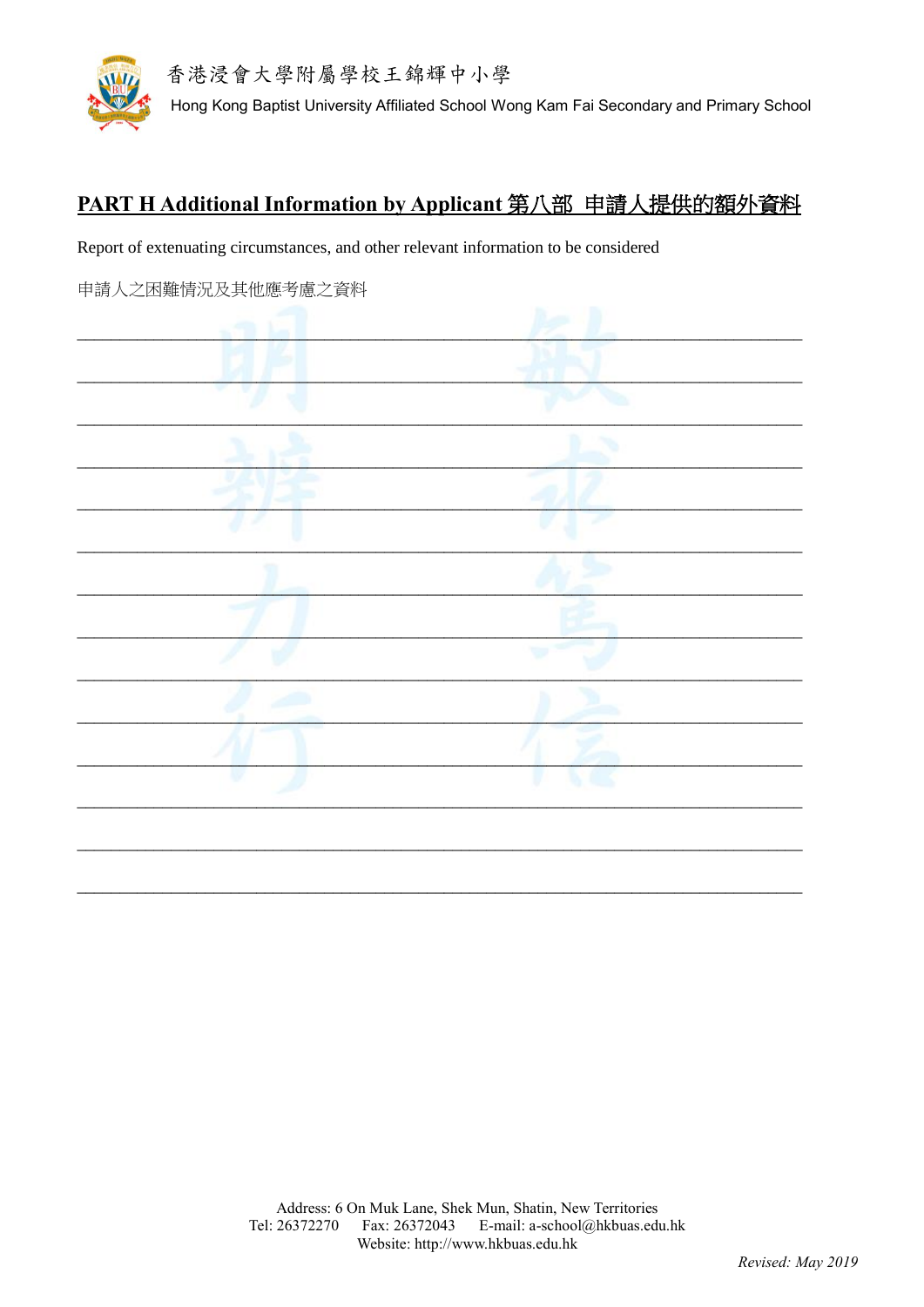

Hong Kong Baptist University Affiliated School Wong Kam Fai Secondary and Primary School

### **PART I DECLARATION** 第八部 聲明

I have read and fully understood the Guidelines of Financial Assistance Application of Hong Kong Baptist University Affiliated School Wong Kam Fai Secondary and Primary School.

- (1) I hereby declare that the information in this application and the supporting documents provided by me are true and complete. I understand and give consent to Hong Kong Baptist University Affiliated School Wong Kam Fai Secondary and Primary School to assess the eligibility and assistance level of my family based on the information, also conduct the investigations into my application. I also understand that any omission or misrepresentation of information with a view to obtaining pecuniary advantage by deception is an offence and is liable to legal proceedings.
- (2) I give consent and confirm that I have obtained consent from my family members to authorize the School to handle the personal data/information provided in this application. I understand that the personal data provided in the application, and any supplementary information provided on the request of the School, will be used by the School for processing and assessing the eligibility of the applicant for fee remission. All documents and materials submitted are not returnable.
- (3) I understand that the School has the right to review my application and adjust my entitlements of receiving financial assistance from the scheme if necessary.

#### **Signature of Applicant\*: Letter and Date: Letter and Date: \*Parent / Legal Guardian**

本人已細閱香港浸會大學附屬學校王錦輝中小學學生資助的申請指引,並完全明白其內容。現謹 此聲明:

(1) 本人所呈交的申請表、證明文件及其他文件內的資料,據本人所知,均屬正確無訛。本人知悉 香港浸會大學附屬學校王錦輝中小學將根據這些資料,評定本人是否符合資格獲得計劃的資助和 評估可獲得的資助金額。本人明白香港浸會大學附屬學校王錦輝中小學會就此項申請進行調查。 本人亦明白如誤報或漏報資料,或以欺詐手段獲得金錢利益,均屬違法,可能會遭起訴。 (2) 本人同意,並確定本人已獲本人的家庭成員同意,授權香港浸會大學附屬學校王錦輝中小學按 申請指引處理此項申請的資料。我並承諾將此項安排告知本人的家庭成員。本人亦同意香港浸會 大學附屬學校王錦輝中小學核對我及我的家庭成員的個人資料。所有相關文件將不會發還。 (3) 本人明白香港浸會大學附屬學校王錦輝中小學有權覆檢本人的申請,並在有需要時調整本人所 得的資助。

| .<br>*申請人簽署: | 日期 |
|--------------|----|
| *家長 / 合法監護人  |    |

Address: 6 On Muk Lane, Shek Mun, Shatin, New Territories Tel: 26372270 Fax: 26372043 E-mail: a-school@hkbuas.edu.hk Website: http://www.hkbuas.edu.hk